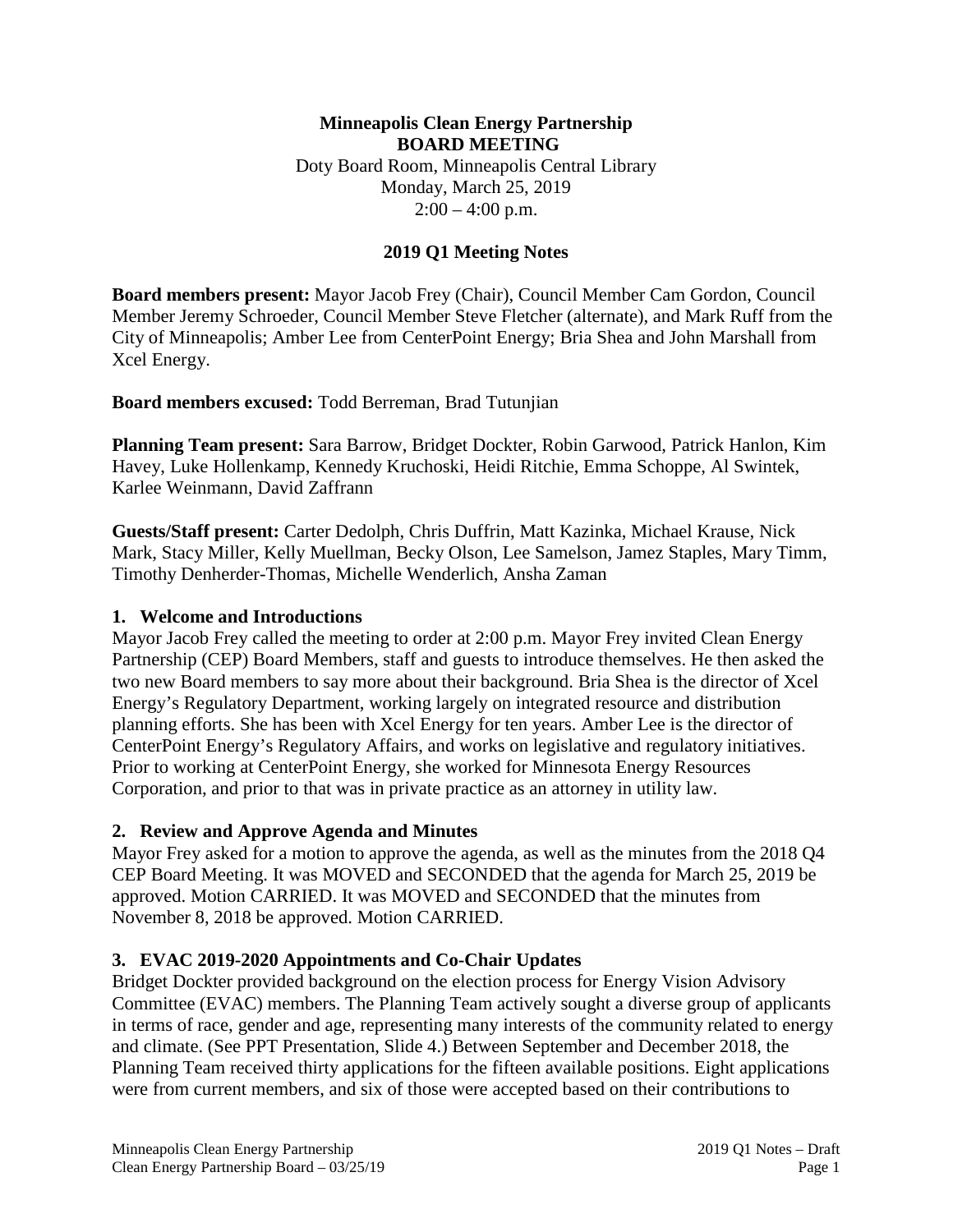EVAC, tenure, attendance, and the interest that they represented. The new applicants were considered based on their representative diversity in areas of expertise and their identified interests in the EVAC charter itself. The Planning Team then reviewed the cohort as a whole to ensure that it was representative of the diversity of Minneapolis as much as possible. The CEP Board approved the Planning Team's recommendation for 2019-2020 EVAC via email in December 2018 (See PPT, slide 6). The CEP Board appointed Becky Olson as one of the cochairs. At the Q1 2019 EVAC meeting the members elected Patty O'Keefe as the other co-chair.

Mayor Frey asked Becky Olson to introduce herself. Becky has been a resident of Minneapolis for twenty years, and an EVAC member since January 2017. Currently, she is Director of Residential Programs at the Center for Energy and Environment, and previously held positions in residential energy efficiency in the Twins Cities metro area. She is also a former president and board member of the Minnesota Building Performance Association (BPA) and recently completed a five-year term as chair of the BPA National Standards Technical Committee. Becky applauded the Planning Team and Board for the cohort they selected, meeting goals of racial and gender diversity as well as a diversity of skill sets.

At the 2019 Q1 EVAC meeting held on January 23, new members were welcomed and given a Minneapolis energy and greenhouse gas emissions snapshot, the CEP and EVAC basics as well as EVAC charter review. Prior to the meeting a presentation was given by City Council member aides on the proposed residential energy disclosure ordinance, and EVAC approved submitting a letter of support to the Council Committee. The bulk of the meeting was a presentation by City staff on the 2019 franchise fee increase budget allocations, which led to a brief discussion about EVAC's role in franchise fee increase budget planning and any input they could make for this and subsequent years.

Council Member Cam Gordon said that the gender balance improved significantly at this CEP Board meeting, but reading the names of EVAC members thought it was still slightly maledominated. He asked if the Planning Team had a breakdown of members by race or ethnicity; the Planning Team responded that they do not have that breakdown at this point. Applicants were invited to complete an optional demographic worksheet, but very few did so. Luke Hollenkamp invited Board members to attend future EVAC meetings to get a better sense of the makeup of the group. Regarding the cohort, Council Member Steve Fletcher noted that it still lacks a representative from organized labor.

# **4. 2019 Plan for City Franchise Fee Increase-Enabled Programming**

Kim Havey provided an overview of the 2019 franchise fee increase-enabled programming. Program funding increased from \$989,000 in 2018, the first partial year of funding, to \$2.78 million in 2019. The following programs that were developed in 2018 continue to grow and demonstrate success, and require additional 2019 funding:

• Landlord Engagement in Green Zones – Working with Guardian Management and a consultant to do direct outreach to small- and medium-sized property owners (2- to 20-unit buildings) and being engaged with them on how we can help with energy efficiency (EE). More than fifty landlords from diverse backgrounds were engaged in the second half of 2018 and many have committed to an energy assessment.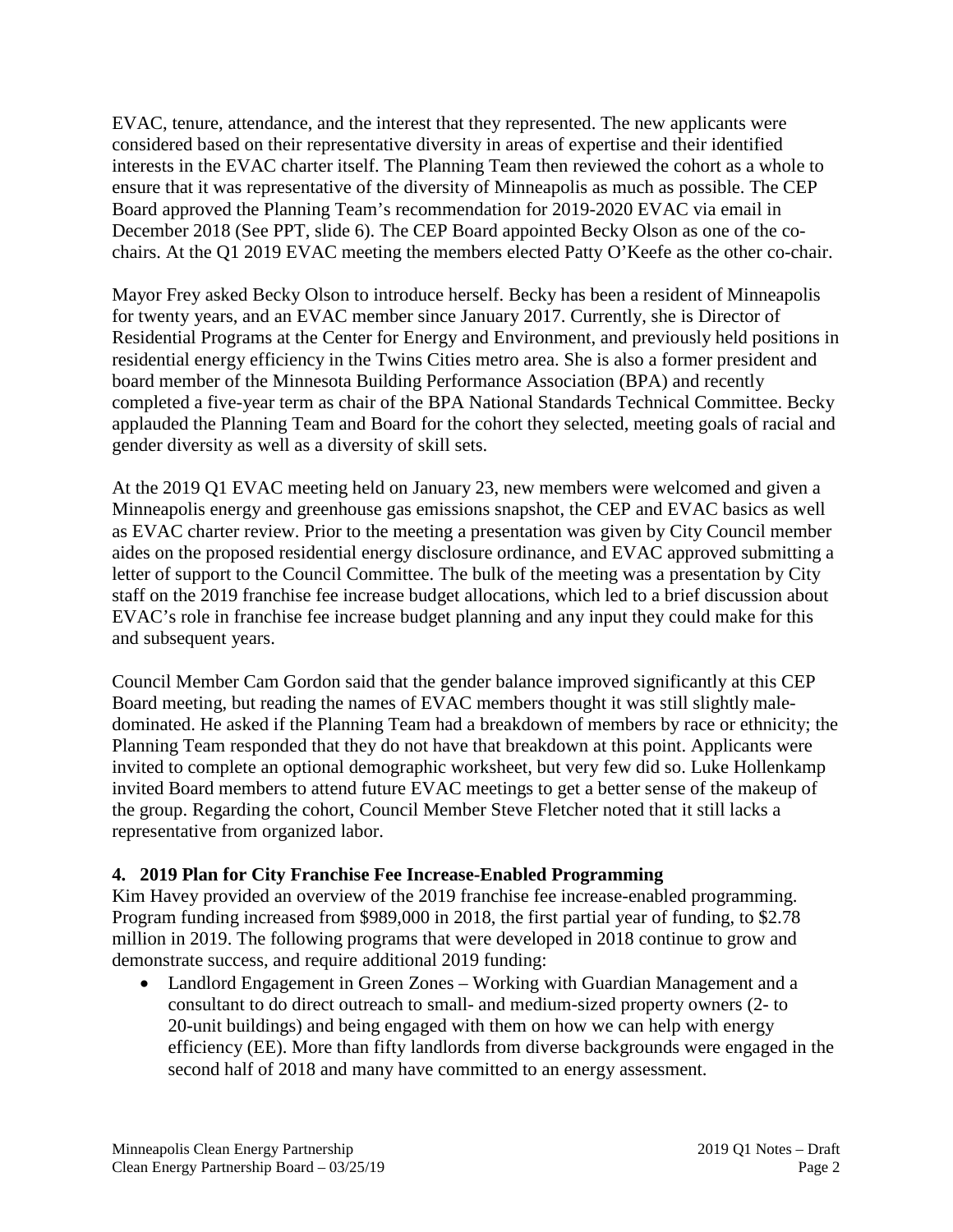- Free Home Energy Squad (HES) Visits and 0% financing for residential EE and renewable energy (RE) projects – In the second half of 2018 the City deployed a \$500 social media campaign, which helped lead to 500 HES visits being scheduled in the last three months of 2018, resulting in a lengthy waitlist. The 0% Financing program has also been successful - there is a 5-to-1 leverage on the capital invested based on how much the City puts into the buydown. On average the City is paying about \$2,000 in interest rate buydowns for participants to access 0% financing. In 2019, \$200,000 is allocated to these programs. In the future, 0% financing will align with CenterPoint Energy's on-bill loan repayment program expected to launch mid-2019.
- Green Cost Share (Housing) Managed by Patrick Hanlon and the City's Department of Health, this program works with the City's 4D Program to maintain housing affordability and leverage other funding like Lead and Healthy Homes. The City can rebate up to 90% of the cost of energy efficiency projects for property owners in the 4D program in conjunction with utility conservation programs.
- Green Cost Share (Business) This extremely successful program is currently oversubscribed with over \$1.2 million in 2019 applications for a wide range of energy efficiency and pollution reduction programs. \$825,000 has been committed to Green Cost Share funding, in addition to funding from other programs like pollution control.
- Workforce Assessment Recommendations A workforce study was recently completed and a final report is expected soon. In 2019, \$100,000 is dedicated to workforce development. Approximately, \$50,000 is allocated to clean energy training and educational programs for young people (high school level). The remaining funds will be allocated to areas recommended by the Workforce study.
- Renewable Energy for Municipal Buildings –Last year \$375,000 was committed to what is now a 92kw system being built on top of the new public service center. These dollars were originally allocated to help pay for Renewable\*Connect, but due to energy efficiency projects that have decreased energy use and expenses overall, these funds will now be invested in renewable energy installations on public buildings.

The following are new programs that align with the City's 2040 Comprehensive Plan's Sustainability goals:

• Passive House Development – Partners with Community Planning  $&$  Economic Development (CPED) on the Minneapolis Homes Development Assistance program to incentivize new passive housing on City-owned vacant lots. CPED allocated about \$70,000 in gap financing for new homes built on City vacant lots. The Sustainability Division and CPED will create an add-on incentive to develop very energy efficient and extremely resilient homes utilizing three different kinds of potential certifications as models for constructing six to ten (1-to-4 units) deep low-energy homes that are 80% more efficient than existing plans and 100% electric. Partnering with long-term affordability organizations like the City of Lakes Community Land Trust and Habitat for Humanity is also being explored. A research project in conjunction with this program, which will assess what areas of the City's regulatory and permitting process can be incentivized rather than de-incentivizing very low-energy homes, is part of this project. There will also be collaboration with Xcel Energy and CenterPoint Energy with their particular rebate programs.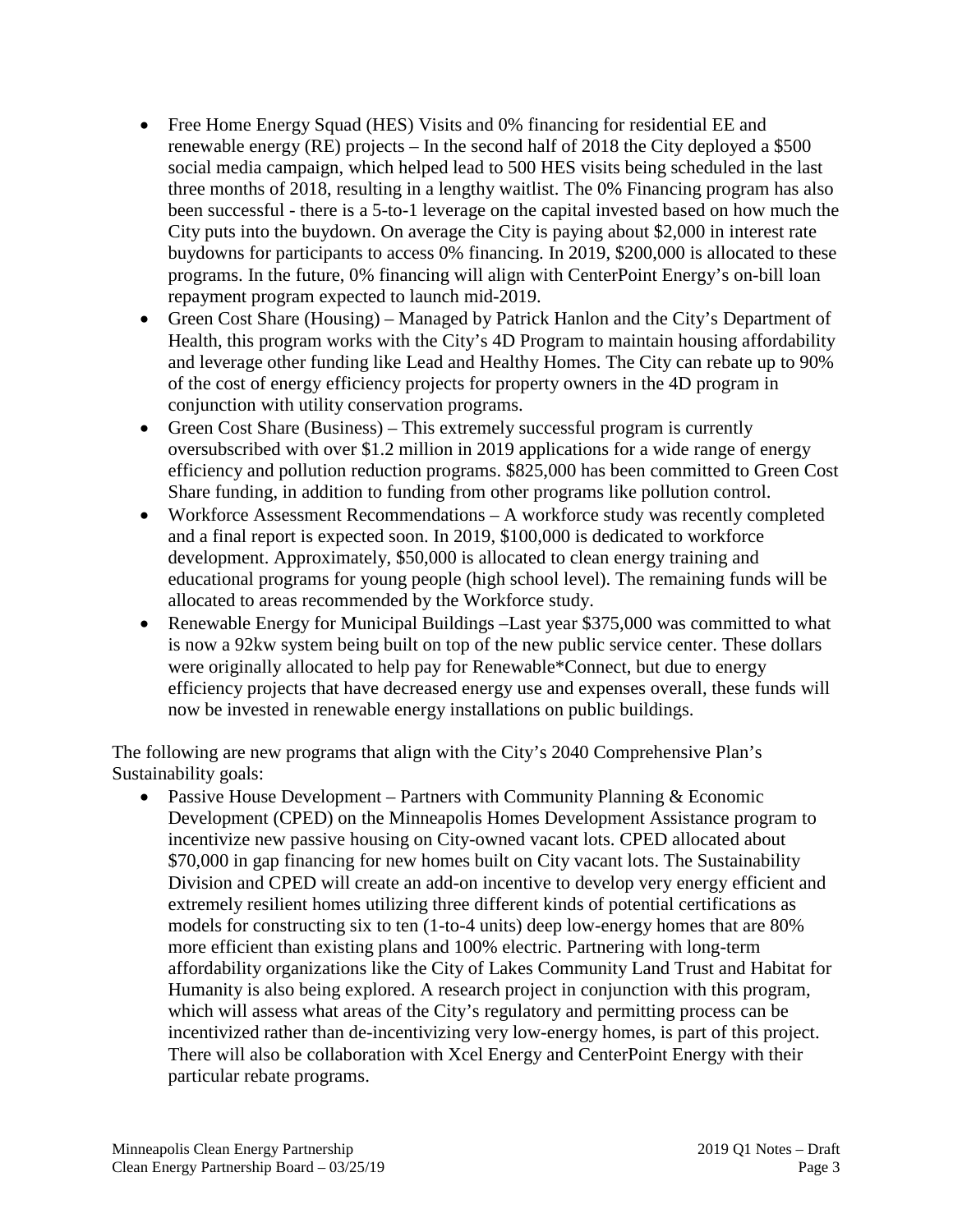- Passive House Pilot Partner with Minneapolis Public Housing Authority (MPHA) on deeply affordable housing by constructing ultra-efficient 4-unit and 2-unit passive homes on two existing vacant MPHA-owned sites. Projects will be at least 80% more efficient than code requires, 100% electric, and designated as net zero energy ready. Franchise fee funding brings energy innovation to this successful partner program, and CIP programs like New Home Construction Rebates will be leveraged. This is an opportunity to advance building technologies and design, and serve as a learning lab for the City and MPHA.
- REALIZE Public Housing Net Zero Retrofit Minneapolis was one of two cities selected to be part of this program sponsored by the Rocky Mountain Institute. This European model was first developed for deep energy retrofitting of existing homes by adopting manufactured housing techniques. The building selected, owned by MPHA, is located at 809 Spring Street NE and has 45 public housing units. Prefabricated 18-inch thick insulated wall panels and new triple-pane windows will be installed on the exterior of the building. There will be the opportunity to integrate solar energy into the rooftop as well. It will be completely retrofitted to 100% electric and very close to net zero energy, aiming for an 80% energy reduction. This is a deep decarbonization strategy that has worked in tens of thousands of units in the United Kingdom, Belgium, the Netherlands, France and Germany, and it is coming here to Minneapolis.
- Integrated Utility Hub (IUH) Feasibility Study This technical and financial feasibility study will detail the environmental, social and economic performance outputs when solid waste and waste + stormwater are managed in a synergistic and closed loop system at the Upper Harbor Terminal. The IUH is being supported by the Mississippi Watershed Management Organization, and the idea is to take advantage of tens of thousands of gallons of sewer waste heat to create a district energy system which cleans up sewer water and storm water, and utilizes anaerobic digestion and a fuel cell to create a district energy system that is 100% carbon neutral. In its early stages, the \$100,000 commitment in City funding leverages more than \$75,000 of additional funding from other partners such as McKnight as well as utility programs like Energy Design Assistance. This is included in the Phase I concept plan of the Upper Harbor Terminal approved by the City Council. There is also an opportunity to create innovative energy efficient related jobs in North Minneapolis.
- New Staff in Sustainability Division Utilizing the McKnight Foundation first-year match, one full-time employee, Stacy Miller, has been added to work on regulatory policy and legislative positions. Two additional staff members will be added to work on the expansion of building-related efforts and the rollout of the residential energy benchmarking (time-of-rent and truth in sale of housing) programs.
- CEP Comprehensive Emissions Reduction Inventory At the Q4 2018 Board meeting, the Partnership requested a comprehensive carbon assessment to determine where we are currently, what activities are making the most impact, and what are the results if we put all of the different efforts around the City together in achieving the carbon reduction goal of 30% by 2025. The Planning Team is preparing metrics that will be tied back into the Work Plan activities and may work with a consultant to bring all of the different pieces together to provide the CEP Board the ability to understand what carbon reductions are being accomplished and by whom.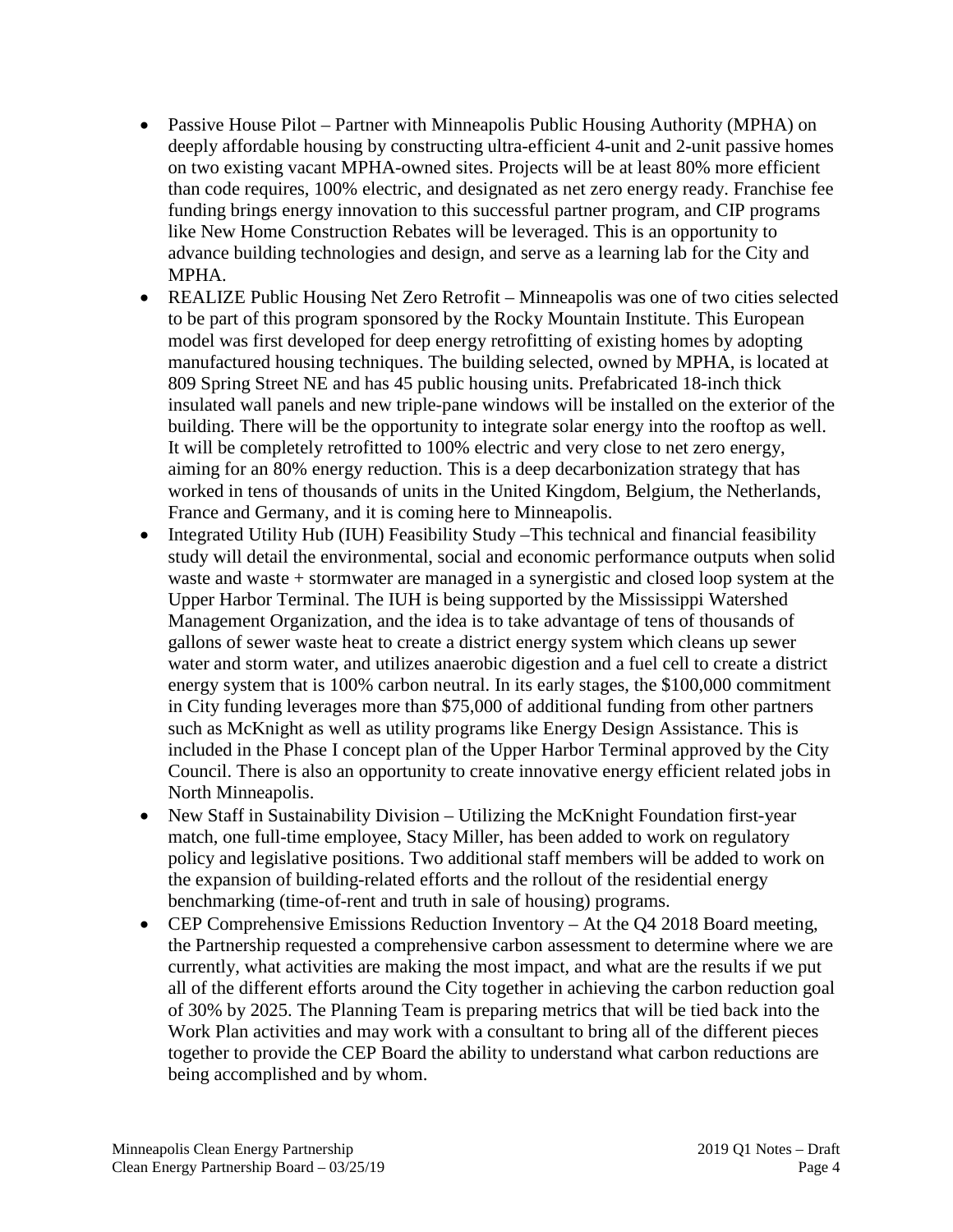Following presentation of these planned programs at the Q1 2019 EVAC meeting, EVAC members were invited to give their feedback, which has been grouped into these themes.

- Passive House initiatives While they are innovative and needed to transition to fossil fuel-free housing, EVAC members expressed concern that the relative "bang for the buck" is small compared to other established programs receiving funding. *City Response:* This investment leverages other City and public partner funding (\$300,000+) and priorities to seed innovation needed to reach our 2050 climate goals. The project will include other priorities like workforce participation; long-term affordability through land trust model; and study of investment costs, climate impact, affordable housing goals, and scalability of three design versions of carbon-neutral, affordable housing. Remaining funding near year-end will be rolled over to Green Cost Share programs with priority for housing.
- Workforce Assessment Recommendation's allocated budget should be much higher. Suggestions for funding areas were diverse, including low-income and equitable workforce participation, training in Passive House construction techniques, and commercial building EE training.

*City Response:* Sustainability Division addresses workforce development by pursing policies and programs that create a demand for skilled, clean energy jobs. We need internal and external partners to lead labor supply and training efforts. We will have a better idea of potential opportunities after review by the Minneapolis Workforce Assessment Task Force. The City will be expecting co-investment of resources from large employers such as the utilities in creating new programs or enhancing initiatives.

• EVAC wishes to be more engaged in budget allocation discussions for specific programming/categories and to hear about the strategic thinking and opportunities behind new programs. *City Response:* Volunteers will be sought around EVAC's Q2 meeting for a work group. City staff will meet with the EVAC work group for a series of meetings this year on

Commercial/Industrial vs. Residential split, innovation vs. short-term impact, and Commercial/Industrial and Residential programs and budget targets. The work group will report back to the entire EVAC in late 2019 for updates and larger group feedback.

CM Gordon stated he has been interested in seeing the Partnership create funding to help support our work together. The City increased its franchise fee, some of which could go to CEP. He urged collaboration and cooperation among the Partners, as they did when they shared funding for the community engagement pilot project.

# **5. Metric Development Updates**

Luke began his presentation by reviewing questions the Planning Team has grappled with about principal questions frequently asked by the Partnership as well as external stakeholders and media about how the Partnership is going and what impact its collective work is having. The CEP Board is particularly interested in knowing how the Partnership's work is moving the dial on the City's goals, how much of that progress is directly attributable to the Partnership, and what the future trajectory tells us. EVAC has expressed a desire to measure the Partnership Activity impacts individually and gauge the CEP Work Plan's magnitude of impact. The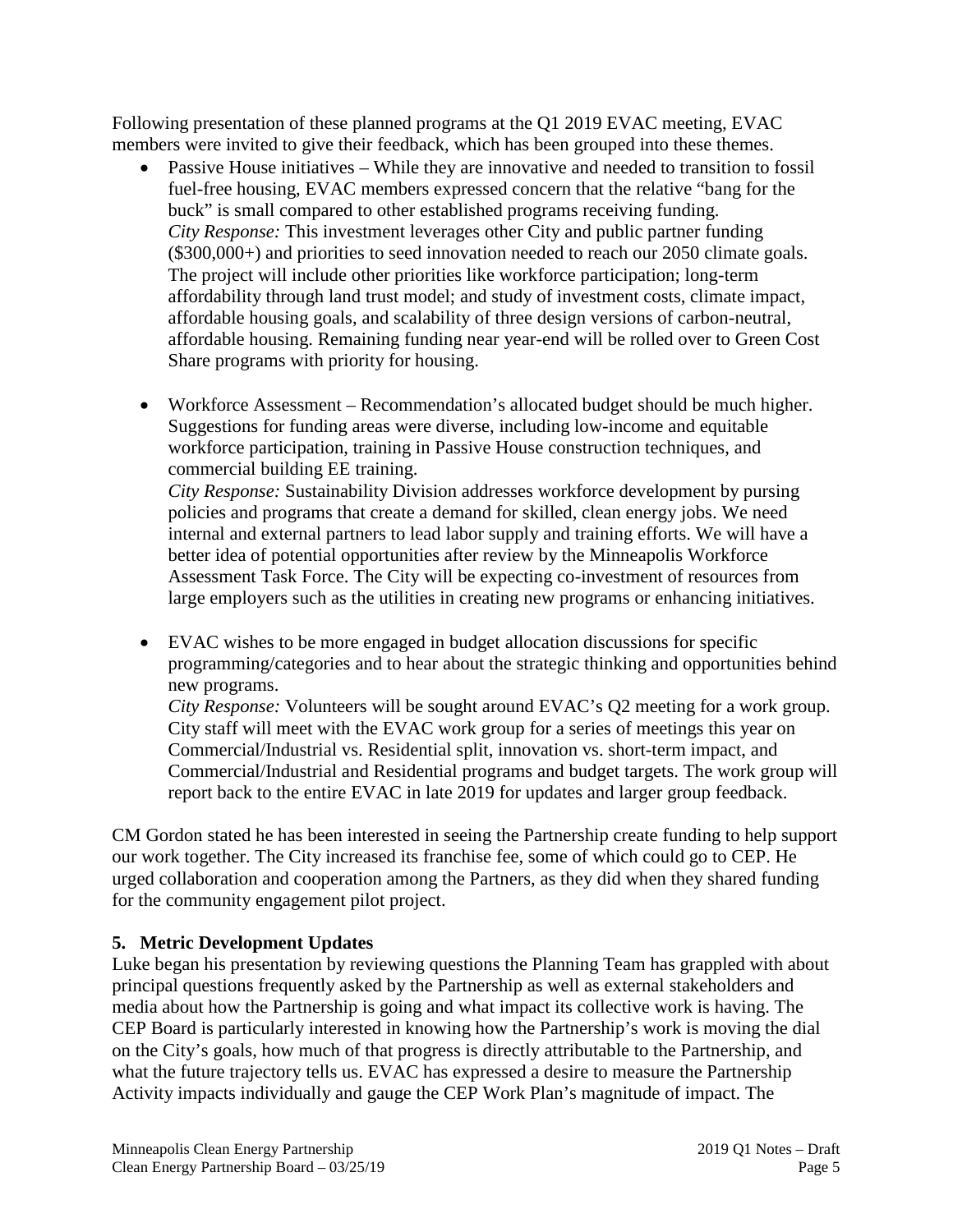Planning Team concluded that existing metrics do not provide a framework that clearly measures and illustrates any impact of the Partnership – past, present and future.

The metrics currently being used were established by the Partnership when it was formed in 2015, and were both high-level and granular. In putting together annual reports it is easy to get lost in the numbers, which results in losing sight of the Partnership's large goals and the impact we are having. These metrics also only partially align with the City's climate and energy goals. One solution is to elevate seven metrics that help directly answer how we are doing on the City's climate and energy goals, and put them at the forefront. All of the other metrics will remain, but the focus will be on these: GHG emissions (community and city enterprise), Residential and Commercial/Industrial Building energy use, renewable electricity percentage (community and city enterprise), and local and directly purchased renewable electricity.

The current annual report metrics are reported in table format and do not provide a clear snapshot of progress. The Planning Team proposes creating a scorecard, similar to one used by the Department of Homeland Security, which uses numbers and colors that assess primary metrics in an easy-to-understand format. This scorecard will be used in future annual reports, work plans and on the website to illustrate progress.

Another limitation of current metrics and reporting is that they do not succinctly and accurately show trends. One solution is for the Planning Team to map or graph those metrics over time to highlight trends and compare data against trajectories needed to reach City goals. Some key metrics show large annual fluctuations, particularly due to weather, which makes it very difficult to discern trends and City goals progress gap. The Planning Team will create a weather normalization methodology to minimize the impacts of yearly weather variation.

The City's Energy Vision 2014, one of the Partnership's foundational documents, does not contain numerical goals, but it is rather a visionary document. To show an example, Luke read from the document: "Disparities in the relative cost of energy services for low-income households are aggressively mitigated," noting that there was no number associated with that goal. The Planning Team wants to pull out some items from the Energy Vision, i.e. equity or workforce development, things that can be measured annually, and have a succinct metric that shows how we are making progress towards the Energy Vision.

Some of our next steps are to incorporate new key metrics, scorecards and trend graphs in the 2018 Annual Report which will be finalized and released by the Planning Team in the summer of 2019. In the 2019 Annual Report (released summer of 2020) they will align, when possible, Partnership Activity impact reporting with new key metrics and future forecasting of progress toward energy and climate goals. EVAC will be engaged to determine if any select, key Energy Vision 2014 elements can be tracked annually via quantifiable metrics (particularly regarding equity and workforce).

John Marshall commended the work done by the Planning Team, adding that he appreciated the direction we are going in terms of heading toward more transparency in bringing "wonky" subject matter to the masses. It will open up clarity for all partners involved in this effort, enabling them to stay on the same page and march in the same direction for the achievement of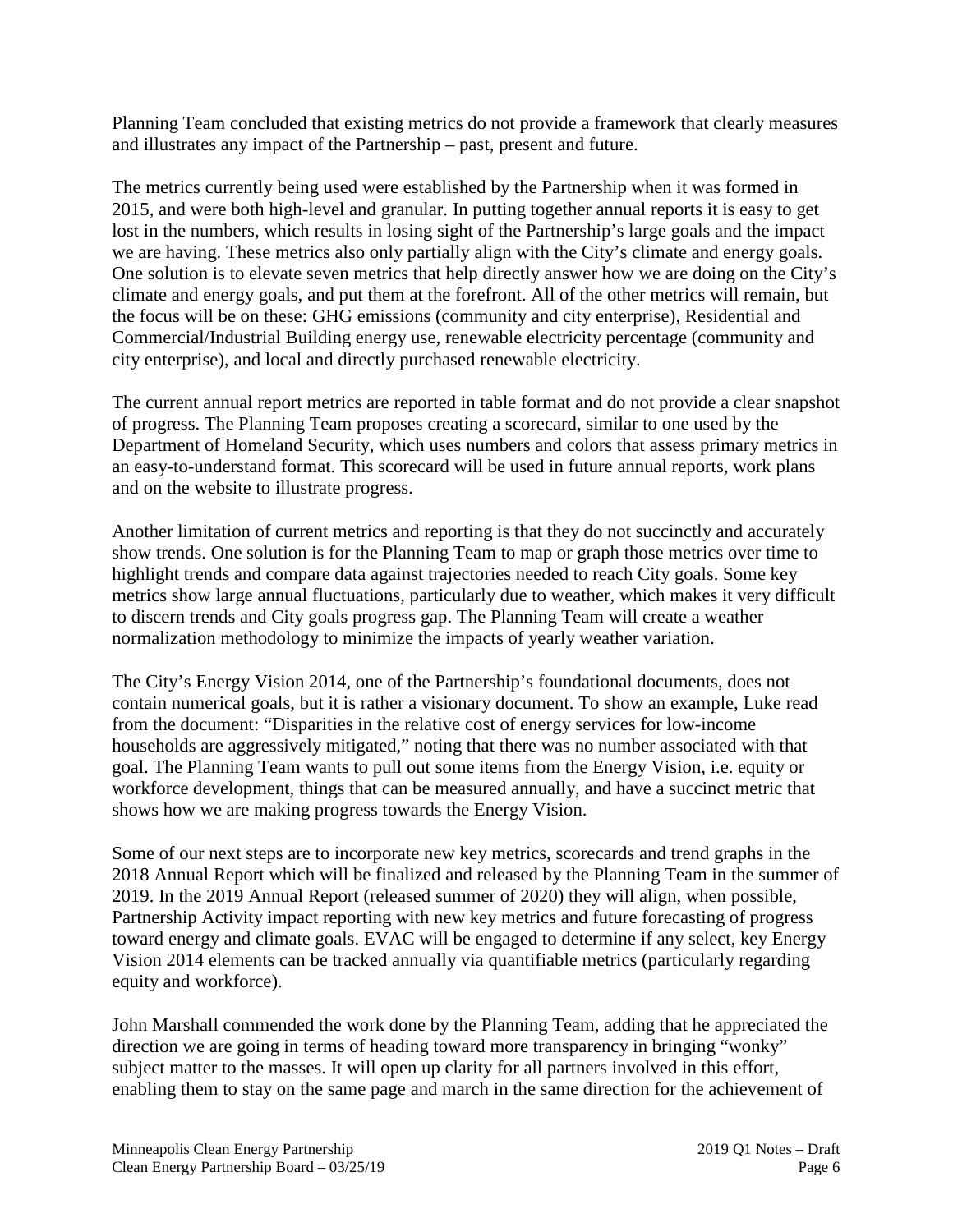agreed-upon goals. He asked if the Climate Action Plan (CAP) was locked into the City's Comprehensive Plan. Luke replied that the CAP is a stand-alone plan, adopted by the City Council and Mayor in 2013, that contains quantifiable goals. The City's Comprehensive Plan highlighted the CAP, offering suggestions for how the City could think about land use and population planning to help meet some of the CAP goals. The Energy Vision is also a document referenced in the Comprehensive Plan as one of the foundational documents adopted by the City.

Council Member Jeremy Schroeder said he thinks the development of these metrics will be critical, but it also seems labor intensive and he asked how the work was getting done and who is paying for it. Luke said that most of the metric work has been done by the Planning Team, but the tricky part comes when we start getting more technical and try to forecast. As Kim mentioned in the franchise fee discussion, \$50,000 has been set aside as the City share for any potential consulting that is needed as a part of this. The Planning Team has a good handle on how to measure and show our data from prior years and what we are currently doing, but taking that out into the future can get quite sophisticated. He believes it would be helpful to have an impartial broker helping to look at forecasting. Bridget added that Xcel Energy's resource planning staff pulled some long-term generation forecasts with adding new renewables to its system, but they have not yet been able to answer the question of how that integrates together.

CM Schroeder also said he sees the City supporting the Partnership Activities with franchise fees, but is concerned that the full potential of the Partnership will not be realized. He wants to make sure the metrics are also measuring Partnership Activities, the impact of which would not occur without this Partnership.

### **6. Work Plan Activity Updates**

- a. Residential Energy Disclosure ordinances passage and disclosure tools The Sustainability Division worked with Council Member policy aides, and engaged staff from the utilities and members of the community over the past year to develop the slate of three residential energy disclosure ordinances unanimously adopted by the City Council on February 15, and approved and signed by Mayor Frey on February 17.
	- (1) Multifamily Building Residential Energy and Water Benchmarking Commercial Benchmarking has been expanded to include residential buildings in the multifamily sector. Beginning in 2019, different-sized buildings will be phased in for different compliance timelines. This completes CEP 2017-2018 Work Plan Item No. 7.
	- (2) Truth in Sale of Housing (TISH) time-of-sale energy report Anticipated to start in 2020. It completes CEP 2017-2018 Work Plan Item No. 5.
	- (3) Time-of-Rent energy disclosure Anticipated to start in 2021. It completes CEP 2017-2018 Work Plan Item No. 5.

CM Gordon thanked the utilities, adding that this progress could not have been made without them overcoming challenges in providing data. Luke added that this is a good example of the City passing policies that help leverage utility programs and tools which is beneficial to the Partnership and its goals. He thanked CM Gordon and CM Schroeder and their staff members, Karlee Weinmann and Robin Garwood, for doing the heavy political lifting on getting these policies passed. Luke also thanked Patrick Hanlon and his staff for their help with residential benchmarking in particular.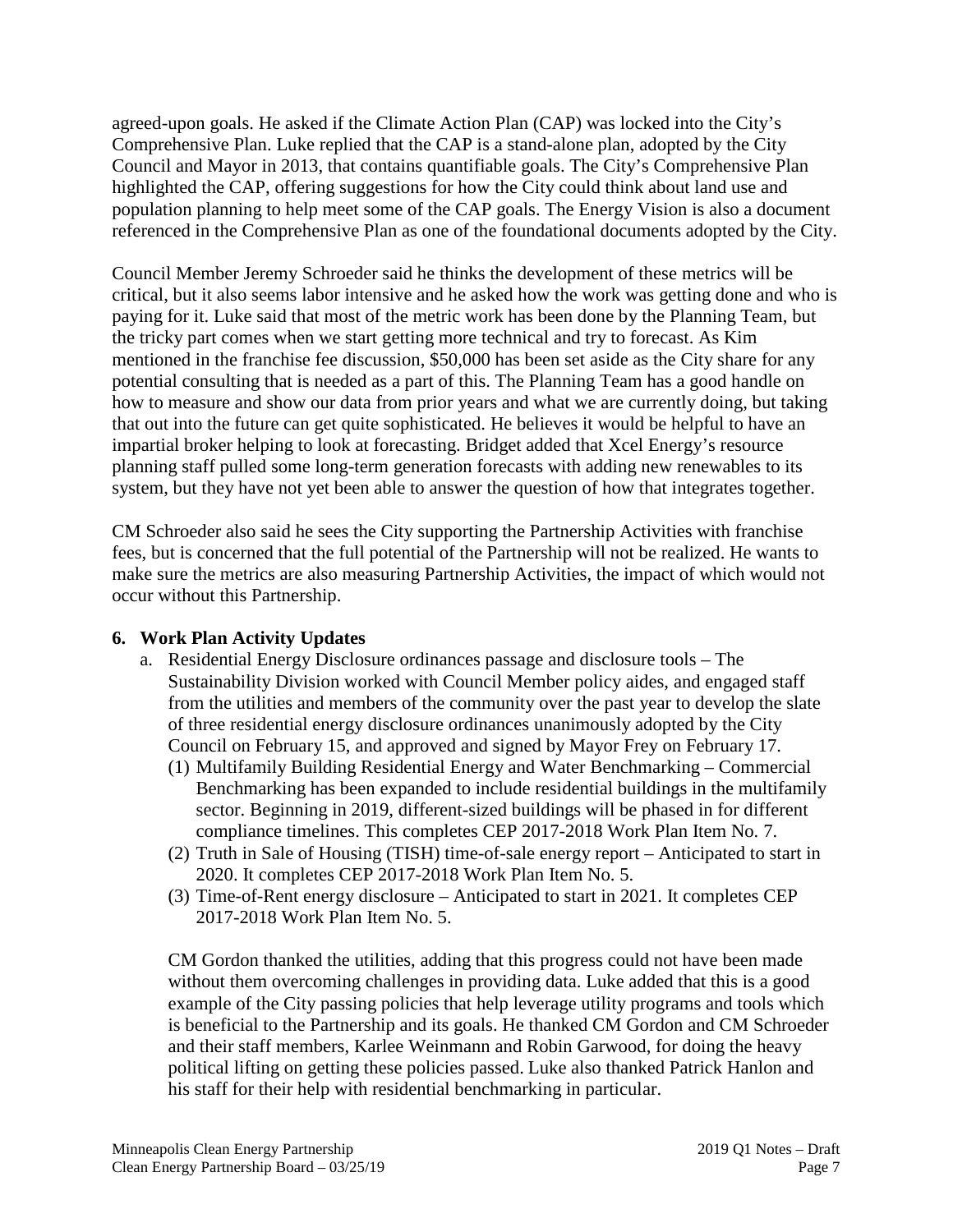During the adoption of these ordinances, there was an accompanying staff direction. An alternative compliance method for the TISH energy characteristics report is a HES visit. A strong demand has been built for Home Energy Squad visits and there is currently a bit of a wait, so City staff was directed by City Council to request that CEP work to increase the capacity of home energy audit and home energy efficiency services provided through the utilities' Conservation Improvement Programs to meet the demand in Minneapolis communities. The Planning Team plans to have an agenda item on this for the next CEP Board meeting to further discuss this and explore ways to improve that wait time.

Luke concluded by stating that the adoption of these ordinances in respect to the current work plan completes Step 1 of Activity EE.5: Support residential energy disclosure policies through data accessibility and tools. Step 2 is to begin implementation of City energy disclosure policies with multi-family benchmarking, collaboratively reduce barriers, and develop utility tools when necessary to ease compliance. Kim added that one of the unique things about the residential energy disclosures, which are above and beyond what most cities are doing, is that the City is also requiring that every five years the large publicly benchmarked buildings must meet certain requirements for energy efficiency progress, one of which is 20% energy reduction over that time

b. CenterPoint Energy's Energy Tracker Tool – Emma Schoppe distributed a handout and reported that this was a Partnership Activity in the previous work plan that aimed to align with the City's interest in expanding the benchmarking ordinance to multifamily residential buildings. With the energy tracker, property owners of multi-tenant buildings now have online access to building energy use data and the ability to comply with the City's new ordinance. This is another tool in the toolbox for customers to feel empowered to pursue energy efficiency upgrades at their buildings.

The City and other community stakeholders were engaged in this project from the beginning, including testing the web portal before it launched. In the next two months CenterPoint Energy will team up with the City and Xcel Energy to provide hands-on training on how to use this and other benchmarking tools. CenterPoint Energy will also provide ongoing support for the tool and include potential enhancements based on feedback from users and stakeholders throughout this process. The tool is available at no cost to all of CenterPoint Energy's customers across Minnesota, not just in the City of Minneapolis. Being able to provide this tool and align with efforts of the City is a success story of the Partnership.

Mayor Frey asked if this information is only available to the owner of the building. Emma replied that a property manager or owner, someone with a relationship to the building, can use the tool. If the building complies with CenterPoint Energy's aggregation policy, which has been submitted to the Public Utilities Commission (PUC), they will be able to access aggregated data. Tenants have access to their own data if they are paying the bill directly.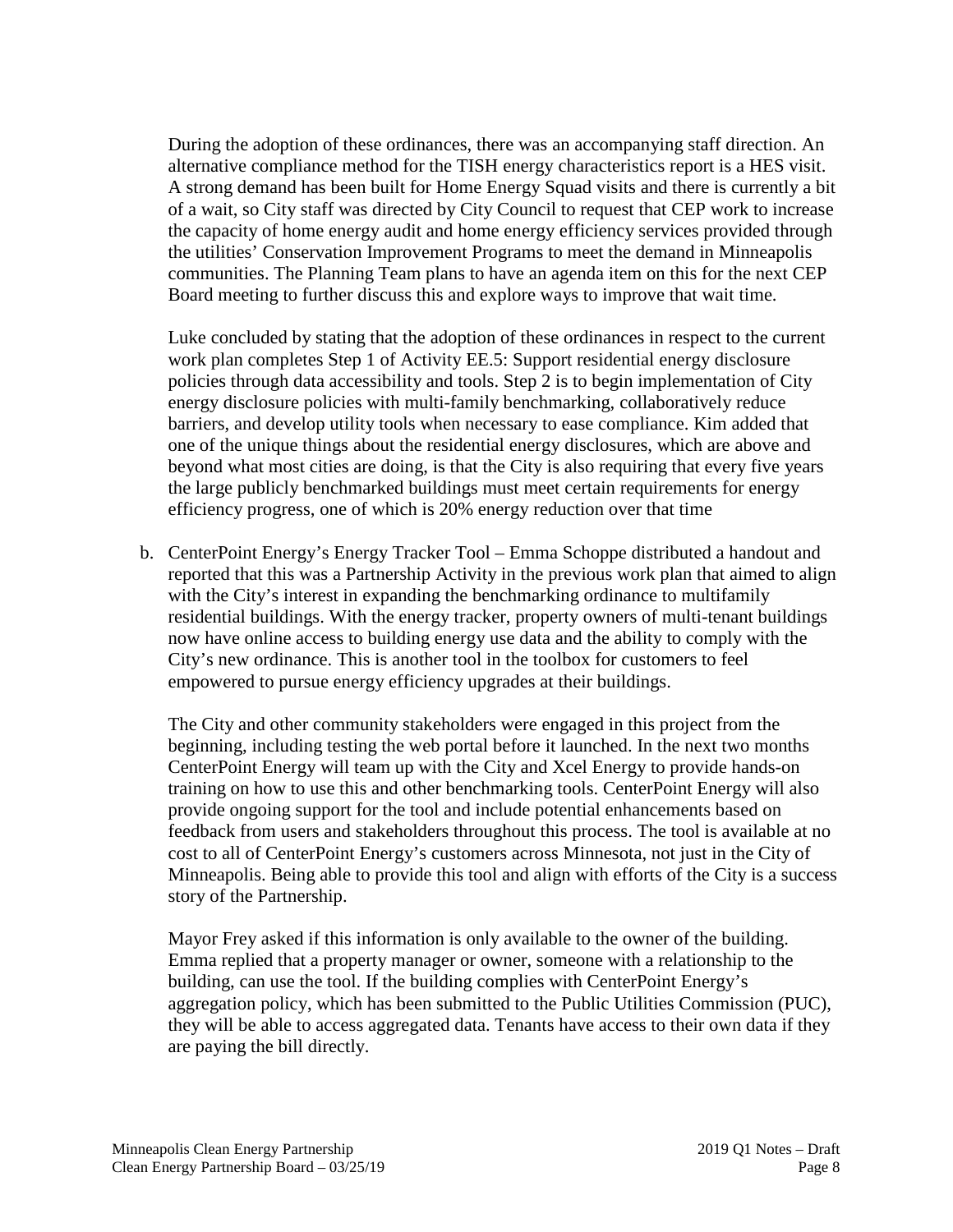c. IF.1 – Inclusive Financing – At the Q2 2018 meeting the CEP Board approved a definition: *"Inclusive Financing allows direct investment in resource efficiency upgrades on the customer side of the meter through an on-bill approach regardless of the customer's income, credit score, or renter/owner status. Under this definition debt is not accrued by the customer."* At the Q4 meeting in November, the CEP Board approved a Work Plan Partnership Activity on inclusive financing that included approaching the PUC, Department of Commerce (DOC), and/or other parties to seek clarification on the necessary next steps to undertake a pilot program. The Partners will also consider feedback from the University of Minnesota (U of M) Energy Transitions Lab Feasibility Study on Inclusive Financing, and work together to resolve and overcome barriers to creating a program that provides a reasonable benefit to customers.

The Partners formed an inclusive financing working group with representatives from each of the Partners and EVAC to define key features of the pilot. The working group met six times to outline a pilot project intended for customers with the potential to achieve significant natural gas savings through air sealing and insulation projects. Defining the key pilot program features and building consensus amongst the Partners will inform conversations with external stakeholders.

With program features clarified, CenterPoint Energy continued a due diligence investigation into the legislative and regulatory considerations that were presented to the Board last summer. (See PPT Slide 36 for details.) CenterPoint Energy received outside counsel from Winthrop  $\&$  Weinstine, a law firm with experience in the energy and utility industries. Winthrop & Weinstine provided a legal opinion on the path forward for inclusive financing, stating that in their opinion legislative authorization is needed to pursue inclusive financing in the way that it has been defined thus far. CenterPoint Energy shared this opinion with the City and Xcel Energy and drafted criteria for potential legislation. It also recently completed a first draft of legislation which can be shared with the Partners at a subsequent meeting.

In the meantime, the UofM Energy Transitions Lab is conducting the feasibility study for inclusive financing. They will conduct a separate legal analysis to outline the path forward in terms of a regulatory or legislative path. This component of the study is being funded by the DOC and will be available in May along with the feasibility study. In terms of next steps, the Partners will consider the findings of the Energy Transitions Lab's feasibility study and determine the regulatory path forward.

Mayor Frey pointed out that the Partnership had previously agreed they would collectively go to the DOC to present on this concept of inclusive financing. There is now a legal opinion from Winthrop  $&$  Weinstine, and a legal analysis through the State Energy Office which will be available in May. He questioned what would happen if the State Energy Office comes to a different conclusion than Winthrop & Weinstine, i.e. if this can be accomplished via regulation as opposed to legislation. Emma replied that CenterPoint Energy will consider the findings of the study, then deferred to Amber Lee to provide further comments.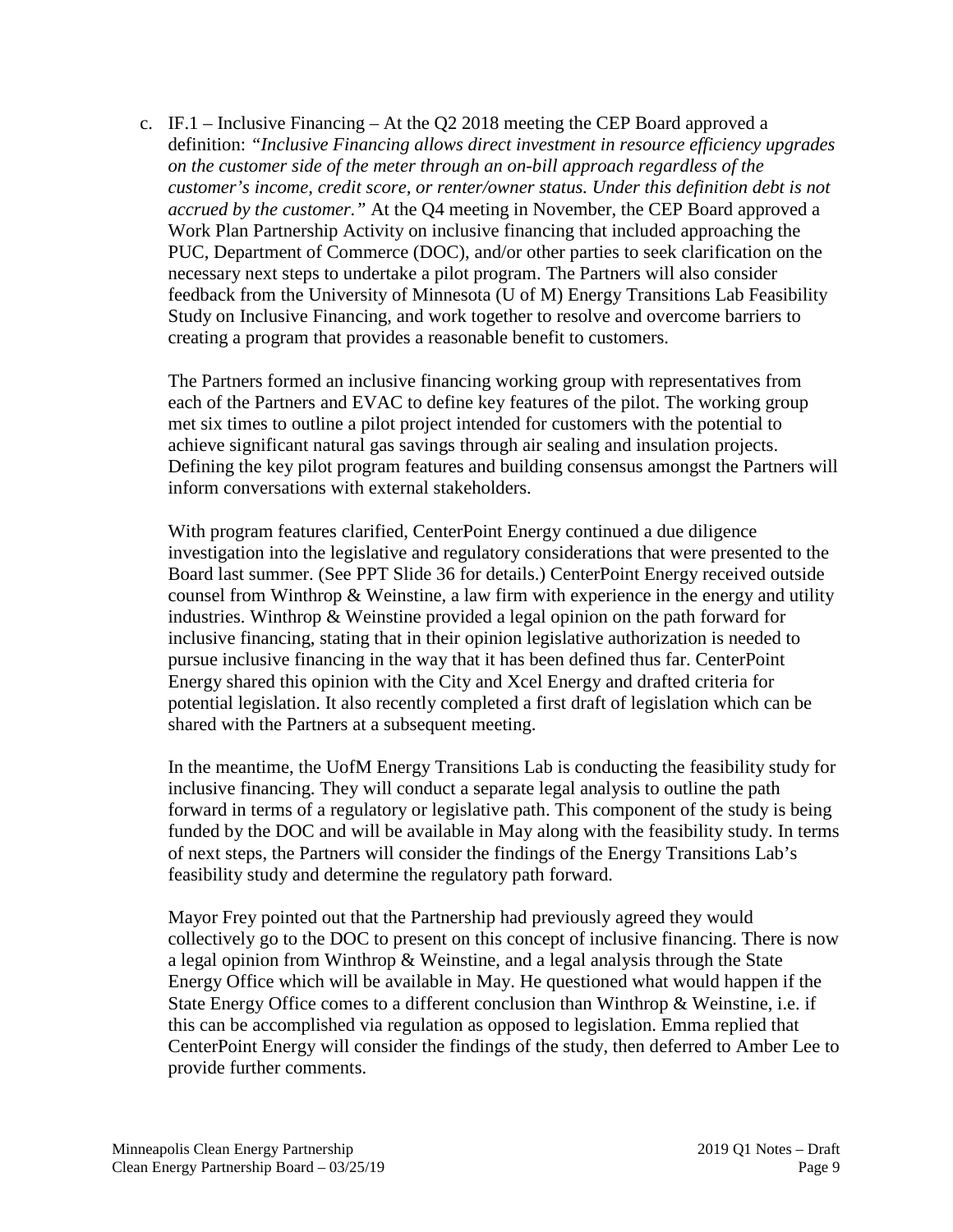Amber said that two paths have been preliminarily sketched out. One is a legislative route that would get to some of the issues regarding continuation of billing the meter, a notice to future homeowners, and a disconnection for nonpayment. The legislation could be crafted to allow a utility to petition the PUC to approve a tariff that would allow those parameters and launch a pilot in conjunction with a sponsoring partner. There is a secondary track, possibly working through the recommendations that come from the U of M's feasibility study and their opinion on the regulatory track. It might be possible to tweak some of the program parameters that would require legislation and go forward on a regulatory track.

Mayor Frey asked if continuation of billing the meter and notice to future homeowners are part of the State Energy Office's legal analysis as to whether regulation or legislation is necessary; Kim replied that they are included in the scope of services. Mayor Frey expressed his preference to go with the legal opinion of the entity itself that will be making these decisions. If in May the State Energy Office determines that those two items can be done via regulation as opposed to legislation, he wondered if we could move forward with regulation knowing that it would be an easier route. Amber replied that while everyone is interested in the conclusions of the State Energy Office and the U of M, these are only the opinions of one entity and one stakeholder group. There are other divisions within the DOC and the PUC to be considered. Before CenterPoint Energy can start launching this program and actually putting these charges on their bills, they need approval of their petition to do so by the PUC, which is different than the State Energy Office. The question is whether CenterPoint Energy can submit that petition now, or do they have to wait until legislation is passed. The opinion of CenterPoint Energy's legal counsel is that legislation must be passed because the PUC does not have authority to approve a petition submitted under existing law. CenterPoint Energy cannot take things to its regulators that they know they do not have the authority to approve, and the PUC has no obligation to give them an advisory opinion or legal advice on the formal action that is required.

In the discussion that ensued questions were raised about the order in which things were being done by CenterPoint Energy, and that they seemed to be rushing to action independent of the Partnership. Several City Council Members expressed their belief that the intent was for representatives of the Partnership to jointly approach the PUC, DOC and/or other appropriate parties with a rough draft of what the program might look like, having a conversation and asking for feedback and ideas to keep in mind while taking next steps such as seeking legal counsel. They were also concerned about and frustrated by the fact that it has taken many months to get to this point, especially in light of the fact that any legislation proposed by CenterPoint Energy would be considered in the 2020 legislative session, not the current one.

Amber responded that it would take that much time to get the external engagement and stakeholder outreach done before introducing a bill at the legislature. At any rate, CenterPoint is not prepared to make any decisions or take any action until May when the results of the U of M study will be released. She added that she believes there is value in waiting to see what comes out of the U of M study and the DOC opinion prepared by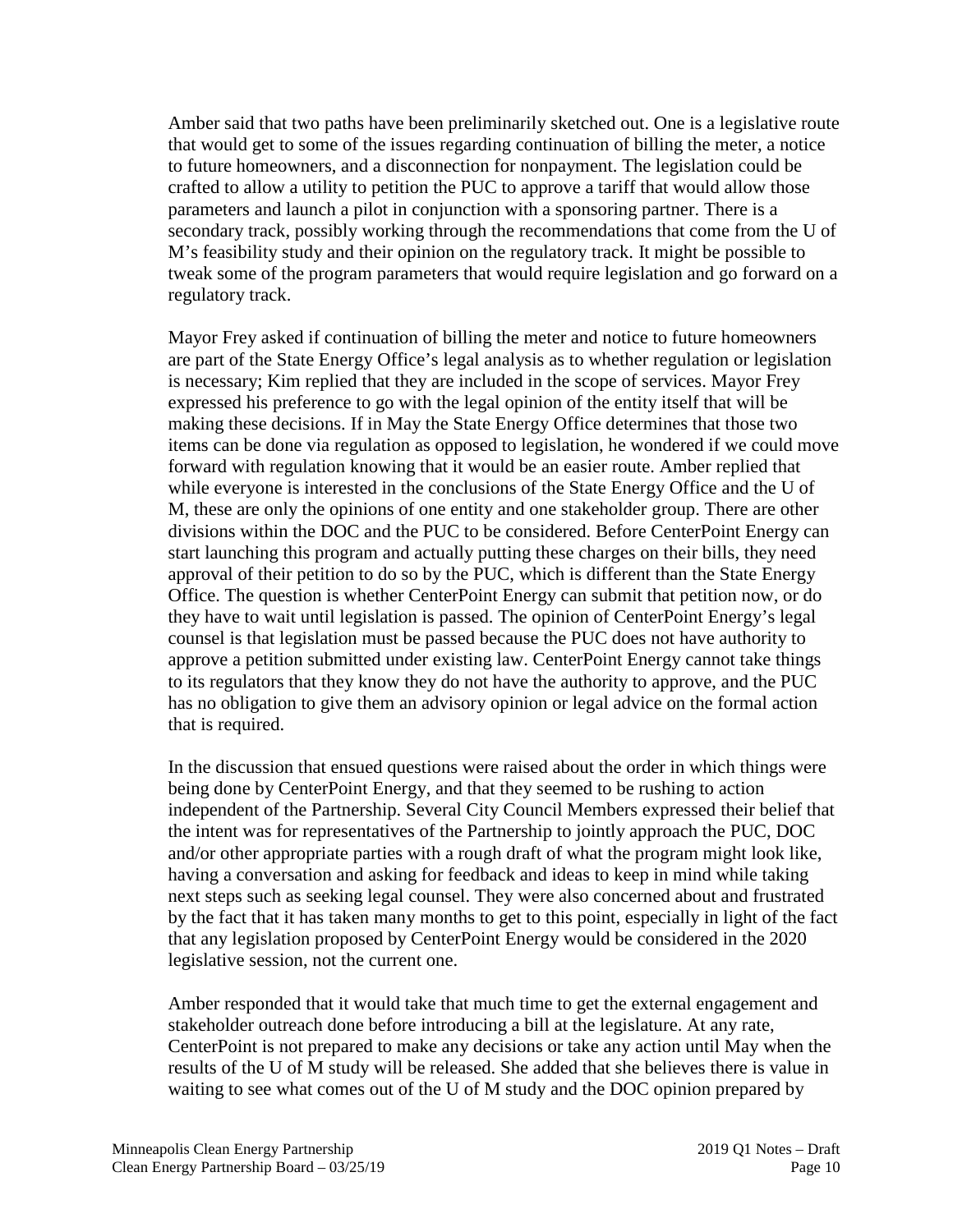Cadmus before getting in front of regulators. The Partnership should then decide what the next steps would be and determine what kind of program they want. While he respects the frustration about the lack of expediency, John agreed with Amber and strongly advised that the Partnership wait two more months before going to the PUC because specificity is critical. After that it would be helpful to have a discussion based on what we learn, although Xcel Energy cannot make a commitment about how to proceed without knowing the details.

Council Member Fletcher expressed his frustration about the lack of action that he thought had been previously agreed upon, and his hope that some sort of planning and progress would be made before the next CEP Board meeting on June 17. CM Schroeder echoed CM Fletcher's frustration and sentiments, adding that having a thorough reporting and discussion in the interim would make for a more productive and useful meeting in June.

Mayor Frey offered the following motion, as amended by Mark Ruff:

At the Q2 Board meeting, the Planning Team shall assist the Board in considering the possible paths to provide Inclusive Financing and direct next steps. Three possible paths include: 1) a legislative and regulatory path, 2) a regulatory only path, and 3) a path through regulatory means that can create an inclusive financing pilot minus certain elements. The Q2 Board meeting shall have an agenda item for a presentation of the regulatory/legislative analysis results by the Department of Commerce State Energy Office and Cadmus, and of the feasibility study completed by the Energy Transitions Lab and Cadmus. Additionally, a Q2 Board meeting agenda item shall review the to-date considerations and results of the inclusive financing pilot work group led by CenterPoint Energy.

There being no further discussion, it was MOVED and SECONDED that the motion be approved. Motion CARRIED.

### **7. Other Updates**

a. CenterPoint Energy's Renewable Natural Gas (RNG) – Emma reminded the Partners that CenterPoint Energy announced last August that they filed a proposal with the PUC for a five-year pilot program offering customers the option to purchase natural gas from renewable sources. At this point in the regulatory process timeline, interested parties have submitted to the PUC comments on the proposal and CenterPoint has submitted its reply comments. Interested parties have another opportunity until early April to submit comments. Comments submitted by the City of Minneapolis and others raised concerns regarding the pilot's potential impact on non-participating customers. In response, CenterPoint Energy proposed a pilot modification that would eliminate any impact to non-participating customers by shifting cost recovery risk to CenterPoint Energy's shareholders. Also in response to comments raised by the City, CenterPoint Energy explained its work with nationally-recognized organizations to establish a credible, transparent third-party RNG tracking and verification system. In addition to this pilot